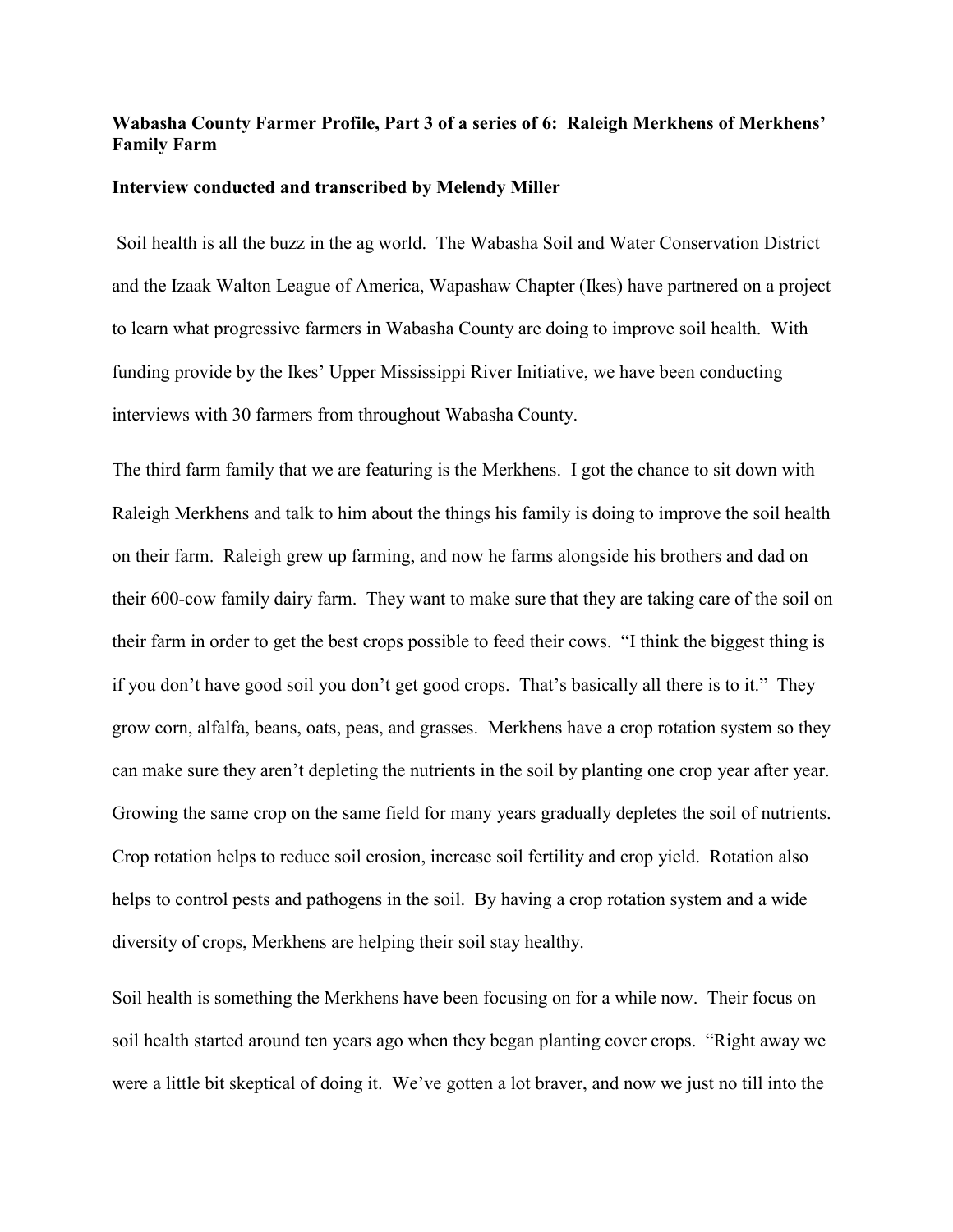rye." Most farmers that I have talked to were skeptical of cover crops when they first started using them, but now they wouldn't farm without them. Planting cover crops is an extra job to do on the farm, and farmers are busy people. If they didn't see the benefits of planting cover crops, they wouldn't do it. Over the last ten years, Merkhens have changed their practices for planting cover crops as they learned more. "When we started out planting the cover crops, we were tilling before we planted them. Now we no till them into the soil, and I think that has made a huge difference as far as erosion." They have been using no till practices for four years now. They don't harvest their cover crop, so that means they no till their beans into the cover crop in the spring. The cover crop was sprayed with an herbicide to kill it prior to having the cash crop planted into the biomass. "This year I no tilled the beans into knee high standing rye. It doesn't seem to bother the beans at all because the rye just dies right when the beans are coming up and they don't even notice the rye." Planting corn into the cover crops can be a little trickier since corn needs a lot more nitrogen. If the cover crops get too big, they will use more nitrogen, competing with the corn and the crop can suffer. "The biggest struggle we had was trying to plant corn into rye that got too big. It seemed to hurt the corn more because the rye sucked a lot of the nitrogen out of the ground. We're trying not to do the rye onto the corn ground as much, and we're focusing on doing it really well on the bean ground."

Cover crops are a great way to improve the organic matter in the soil. The more roots and plant material in the soil, the better the organic matter will be. Merkhens plant their cover crops heavy to ensure they have a lot of root mass in the soil. "We always plant the rye heavier than they recommend. It's recommended to plant 50 lbs per acre, but we plant about 150 lbs per acre. It means that much more roots and material. The soil gets all the nutrients from the decaying rye." They have seen the benefits of planting heavy cover crops from the increase in organic matter in